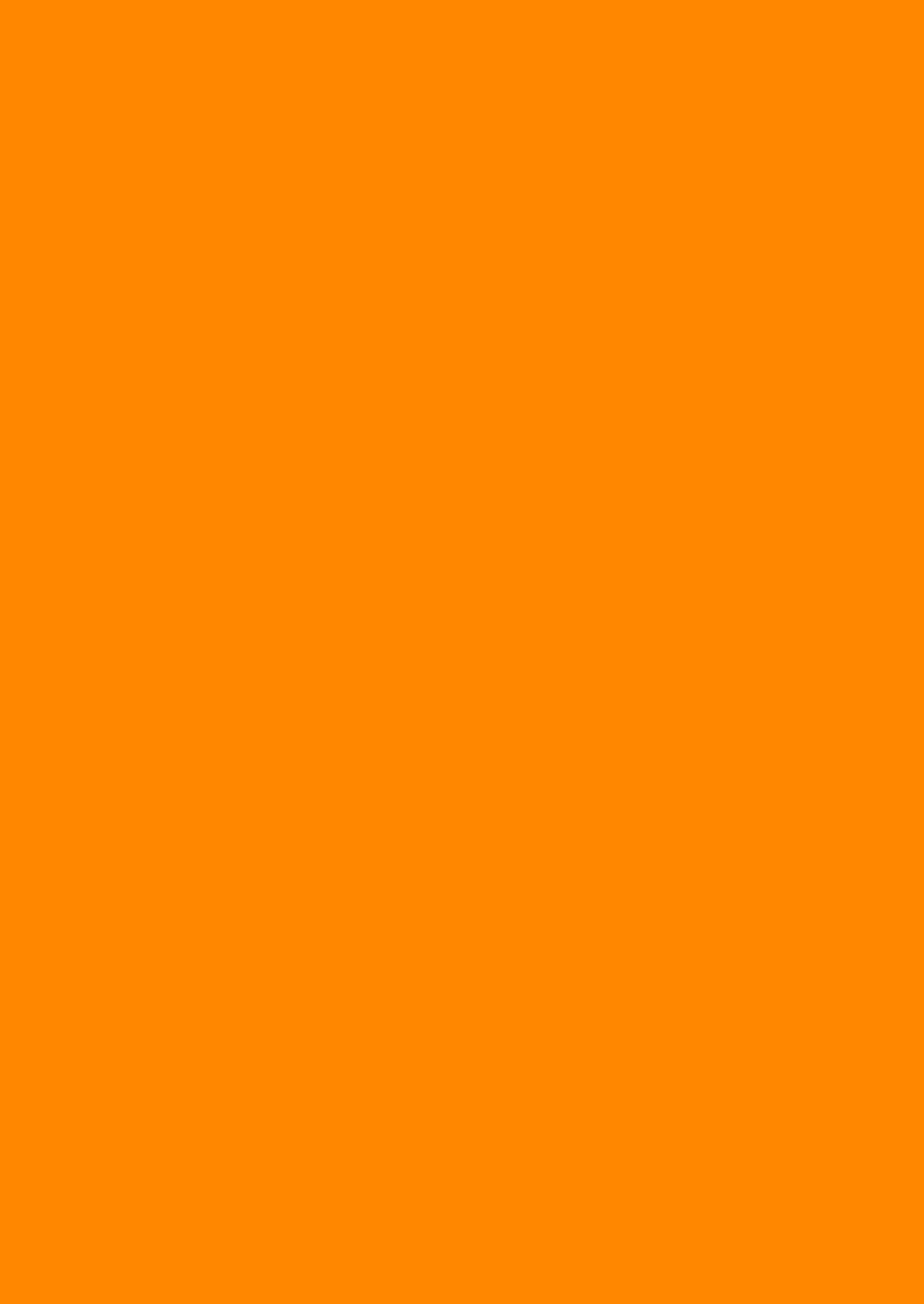Russian playwright Anton Chekhov said: 'If there is a rifle hanging on a wall during Act One of a play, in the last act the rifle must go off.'

Chekhov's famous rule formalizes a basic assumption that premeditates a narrative: if the story foresees an event, from the start the element or the subject that gives rise to it must be made clear. So, by convention, the expression 'Chekhov's gun' is applied to the component of a play or literary work that is crucial to its development, even if at first glance it seems inessential to the rest of the plot. In this respect, the gun is the best way of avoiding possible narrative gaps; indeed, it not only hints at what will occur, but also urges the viewer to reconsider the story through 'cause and effect' reasoning. The gun in, and of, itself is symbolic and when mentioned may denote another subject – an idea, a character, an event – involved in the action. Similarly, its meaning extends beyond the boundaries of theatrical writing into films, music, and visual arts.

Nasan Tur's *First Shot (2014)* is the perfect example of Chekhov's gun, in both a semantic and etymological sense. The video installation opens with a gun and, following its destiny: the inevitable fire. Ten individuals, each different in age and background, and in part with different staging, fundamentally communicate the same story: an individual picks up a gun, for the first time in their life, and pulls the trigger. The experience thus makes them players in a kind of initiation rite not only involving themselves, but also the audience who observes them. In other words, a shared emotional connection emerges, touching both feelings and thoughts. As a consequence, all the sensations experienced by the shooter are felt by the viewer albeit in different ways. The triggering of fears, uncertainties, and flawed powers of one will reflect on the other. It is, in fact, an unbroken cross-referencing of impulses activated by an uninterrupted sensorial revolution – however virtual – each time *First Shot* is seen. This effect is expressed through an original linguistic structure whose strengths lie in slow motion. The images roll seamlessly across the screen, always at a slow measured pace that gives them a unique gravity. The notion of time that it transmits is metaphysical and detached from the real world. The eye is caught in an almost hypnotic manner so the gaze is drawn to the singularity of each rather than to the overall narrative. In this way, each episode appears to be a story in itself, independent of the narrative from which it derives, and the slow motion effect confers a special visual power with an almost paint-erly nuance. The subjects emerge mainly in the refined tonal and colour shifts, they enrich the video, guiding it into another dimension.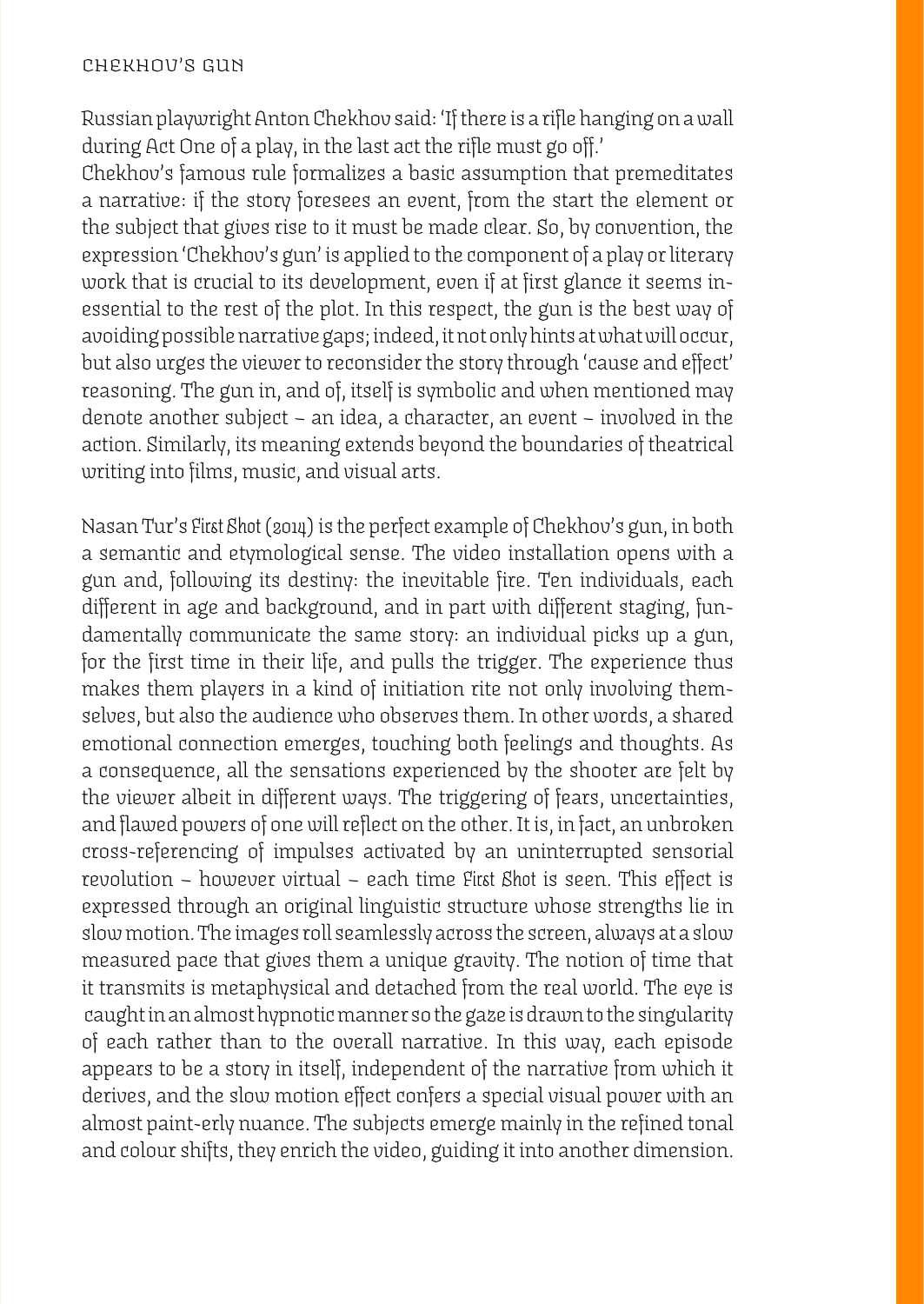It could said *First Shot* is more like a 'painting in motion' than a video installation. In its own way, it is a perspectival, malleable, gleaming structure representing one of the most intense testimonies of Tur's original and equally personal rapport with painting. Although not immediately evident, the artist cultivates this close rapport with other contexts, such as history or social aspects of reality. The result is an anthology of creative proposals that differ in technique and type but that are close in interpretation and syntax. For example, staying within the realm of video installations, *Ritual (2005)* and *In My Pants (2015)* reveal Tur's strong interest in analysing the value of colour and light in the composition, as well as the human figure expressed in the form of a portrait in the former and a self-portrait in the latter. A similar approach is found in the photographic cycle *Clouds (2012-13),* where colour plays an essential role in defining the perspective and plastic system of the vistas depicted. Tur also comes to painting through an exploration of graphic idiom. Consider *City Says... (2013)*, a performance of transcribing and overlapping slogans similar to those seen all over urban landscapes is transformed into the artist's ideal reading of the poetics in action painting and graffiti art. Much the same can be said for *Police Paintings (2014-15)*, works based on large, uniform fields of colour that are conceptually reminiscent of those made to conceal urban graffiti but visually echo the notion of sign/gesture/matter conceived within an informal framework. In these works, Tur covers various ideological and operational fields in a free interpretation of various roles. He relies as much on intellect as on emotion, on reason as much as on perception, on analytical capacity as much as on ideological drive, assuming different expressive structures in each case. It also requires Tur to recall operating codes from the distant and the immediate past, updating solutions offered by the latest technological means, setting them in a contemporary context. These are experiments implemented by means of a very wide range of methods (painting, sculpture, drawing, installation, performance, photography, video…) in tones that are at times more radical and an iconic.

Nasan Tur is a witness of his time and *First Shot* is a revealing example, effectively able to sum up the artist's research in all its complexity. Indeed, the value of the video installation goes far beyond what it seems to say and it would be a serious error to dwell only on the 'cause and effect' relationship it puts in place. It is simply not enough to analyse the sense of awe and – in some cases – the anxiety it arouses in the viewer, or to watch the video as if it were a recorded news item. Chekhov's gun is proof of this: everything is clear from the beginning. So it is advisable to go beyond the contingent fact and contextualize *First Shot* within Tur's poetics, considering how much it will represent a case in point.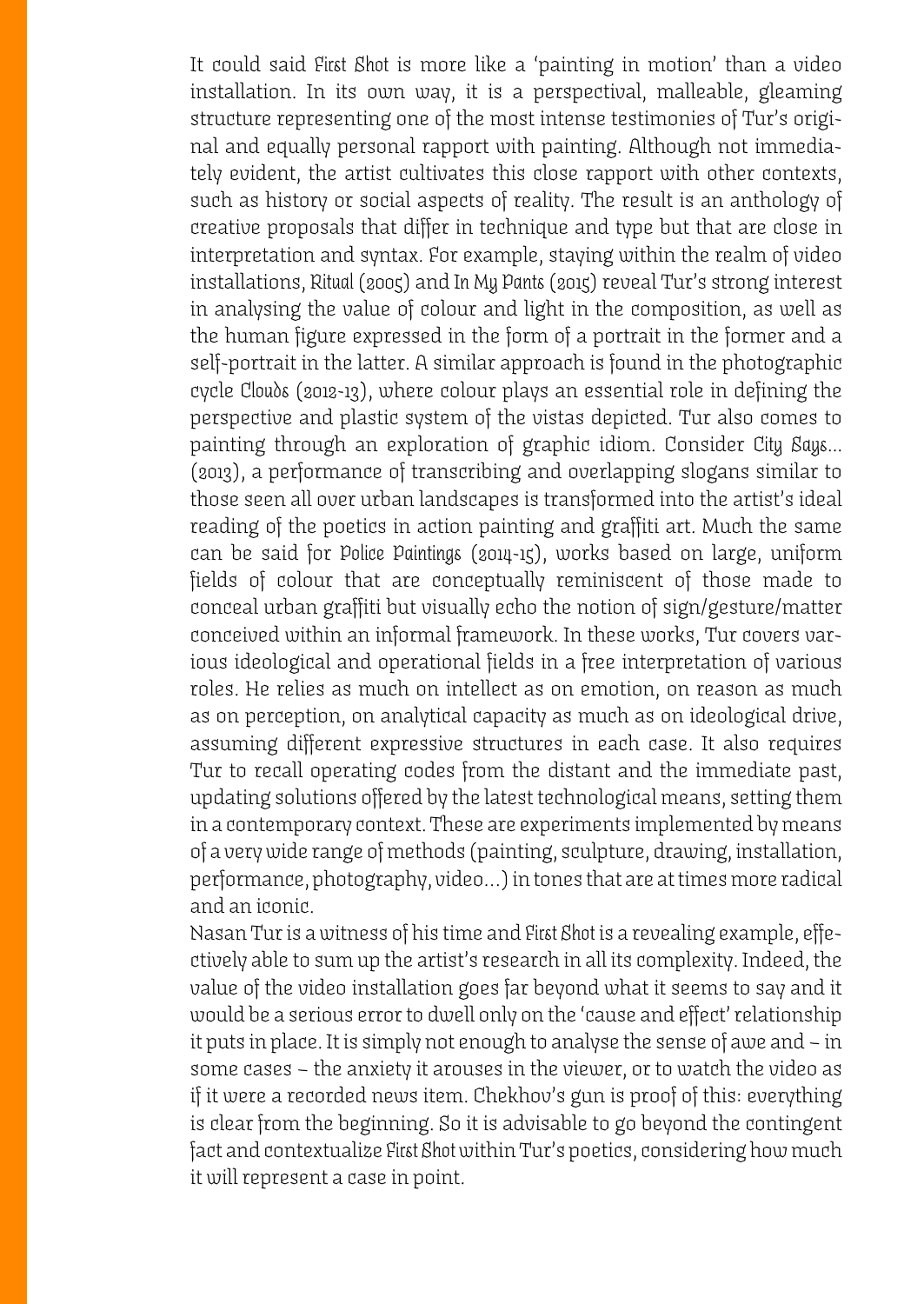#### Het geweer van Tsjechov

Volgens de overlevering heeft Anton Tsjechov ooit gezegd: 'Als er in de eerste akte van een toneelstuk een geweer aan de muur hangt, moet deze in de laatste akte worden afgevuurd'

Deze uitspraak formuleert een basisaanname voor het opzetten van een vertelling: als in het verhaal een gebeurtenis wordt voorspeld, moet het element of onderwerp dat daar aanleiding toe geeft vanaf het begin duidelijk worden gemaakt. Dus de uitdrukking 'het geweer van Tsjechov' slaat volgens een literaire conventie op een onderdeel van een toneelstuk of literair werk dat op het eerste gezicht niet essentieel lijkt maar later juist cruciaal blijkt te zijn voor de ontwikkeling van de plot. In die zin is een geweer de beste manier om mogelijke leemten in het verhaal te vermijden. Het zinspeelt namelijk niet alleen op wat later in het verhaal zal voorvallen, maar dwingt de kijker ook om het verhaal opnieuw te bekijken vanuit een 'oorzaak en gevolg'-logica. Het geweer is op zichzelf natuurlijk zuiver symbolisch en als term kan het ook naar een ander element verwijzen – een idee, een karakter, een gebeurtenis – dat met de actie te maken heeft. Tegelijkertijd kan de betekenis worden uitgebreid buiten het domein van toneelteksten, naar andere vormen van vertellen, zoals film, muziek en beeldende kunst.

Met dit in gedachten kunnen we stellen dat Nasan Tur's *First Shot (2014)*  zowel semantisch als etymologisch het perfecte voorbeeld is van de hint die aan de Russische toneelschrijver wordt toegeschreven. De videoinstallatie opent ook werkelijk met een pistool dat uiteindelijk onvermijdelijk wordt afgevuurd. Deze handeling wordt verricht door tien personen die zowel verschillen in leeftijd – tussen achttien en tachtig jaar – als in uiterlijk en sociale achtergrond en die voor het eerst van hun leven een vuurwapen ter hand nemen. Door deze ervaring worden ze spelers in een soort initiatieritueel, waarin niet alleen zijzelf betrokken zijn maar ook de toeschouwers die naar de handeling kijken. Met andere woorden, er komt een proces van gedeelde beleving op gang, zowel emotioneel als mentaal. Alle gevoelens die de schutter ondervindt worden ook door de toeschouwer, zij het anders, beleefd. Op dezelfde manier zullen de angsten, onzekerheden en zwakke plekken van de een hun terugslag hebben op de ander, in een continue wisselwerking van impulsen, die, zij het virtueel, een onophoudelijke sensorische kortsluiting veroorzaakt, bij elke vertoning van de video opnieuw. Dit effect komt tot uiting door de originele vertelstructuur, waarvan de kracht ligt in de slow motion. Gedurende het kleine uur dat de video duurt wordt in tien episoden telkens hetzelfde verhaal verteld, telkens met een ander persoon en gedeeltelijk met een andere belichting, kleur en opname, van geval tot geval aangepast aan hun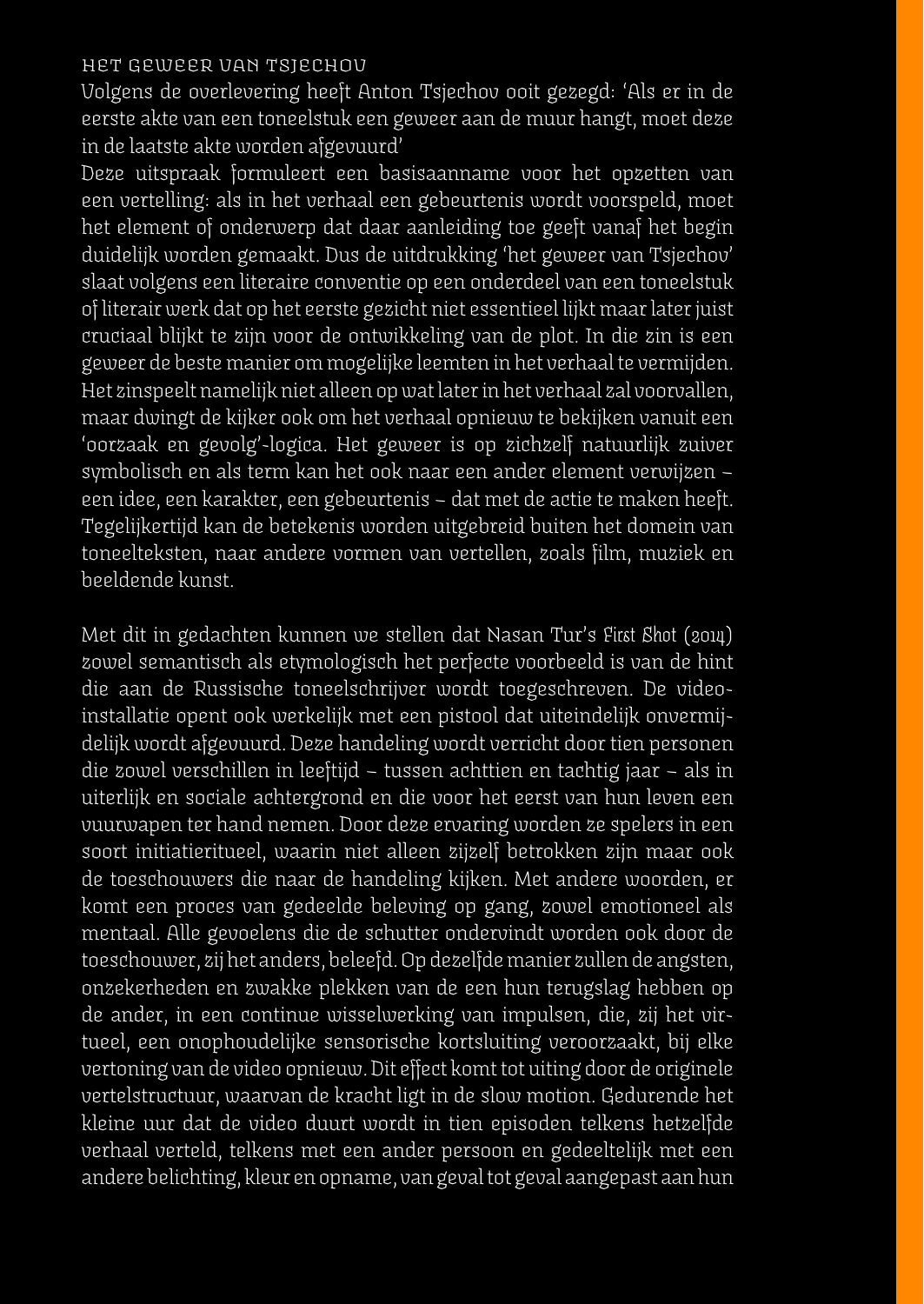uiterlijke verschijning. Maar de essentie blijft fundamenteel ongewijzigd: een individu pakt het pistool op en haalt de trekker over. Dus wat maakt deze vijftig minuten waarbinnen *First Shot* zich afspeelt zo verrassend rijk geschakeerd en divers? Welke kracht dwingt de toeschouwer om naar de video te blijven kijken, vaak zelfs langdurig, terwijl het scenario iedere keer ongewijzigd wordt herhaald? De beelden glijden naadloos over het scherm in een langzaam afgemeten tempo waarmee ze een uniek, specifiek gewicht krijgen en op een hypnotische wijze onze aandacht vasthouden. Daardoor wordt de blik meer getrokken naar het bijzondere van ieder beeld dan naar het narratieve geheel. Elke visuele fase lijkt een verhaal op zichzelf te zijn, onafhankelijk van de vertelling waar het deel van uitmaakt; en het slow motioneffect verleent het geheel een speciale visuele kracht die iets van schilderkunst krijgt. Dat laatste komt naar voren in de verfijnde toon- en kleurverschuivingen; je zou kunnen zeggen, om toch nog de vergelijking met cinema vast te houden, dat ze de video verrijken, naar een andere dimensie verplaatsen en boven zichzelf uit laten stijgen. Zover zelfs dat je *First Shot* eerder als een bewegend schilderij dan als een video-installatie zou kunnen typeren. Het bezit op zijn eigen manier een perspectivische, lichtende structuur en biedt een van de meest intense illustraties van Turs even originele als persoonlijke verstandhouding met het medium schilderen. De kunstenaar cultiveert zo'n nauwe verstandhouding ook met andere contexten, zoals geschiedenis of de sociale aspecten van de werkelijkheid, ook al is dat niet altijd onmiddellijk duidelijk. Het resultaat is een anthologie van creatieve ideeën die zich qua techniek en soort van elkaar onderscheiden, maar qua interpretatie en syntaxis nauw verwant zijn. Als we binnen het domein van de video-installaties blijven is daar bijvoorbeeld naast *First Shot* ook *Ritual (2005)* en *In My Pants (2015)*, die Turs grote belangstelling tonen in het analyseren van het belang van kleur en licht in een compositie, en ook van de menselijke figuur, die in het ene geval als portret wordt weergegeven en in het andere als zelfportret. Een soortgelijke aanpak is te vinden in de fotocyclus *Clouds (2012-13)*, waarin kleur een essentiële rol speelt in het afbakenen van het perspectivische en plastische systeem van de afgebeelde vergezichten. Tur raakt ook aan schilderkunst door zijn onderzoek van het grafische idioom. In de performance *City Says…(2013)* bijvoorbeeld wordt het overschrijven en over elkaar heen plaatsen van slogans zoals we die dagelijks overal in het stedelijk landschap aantreffen (met spray op een witte muur in de tentoonstellingsruimte geschilderd) getransformeerd in de ideale herinterpretatie van de kunstenaar van de poëtica van action painting en graffitikunst. Iets soortgelijks geldt voor *Police Paintings (2014-15)*, werken die gebaseerd zijn op grote uniforme kleurenvelden die conceptueel doen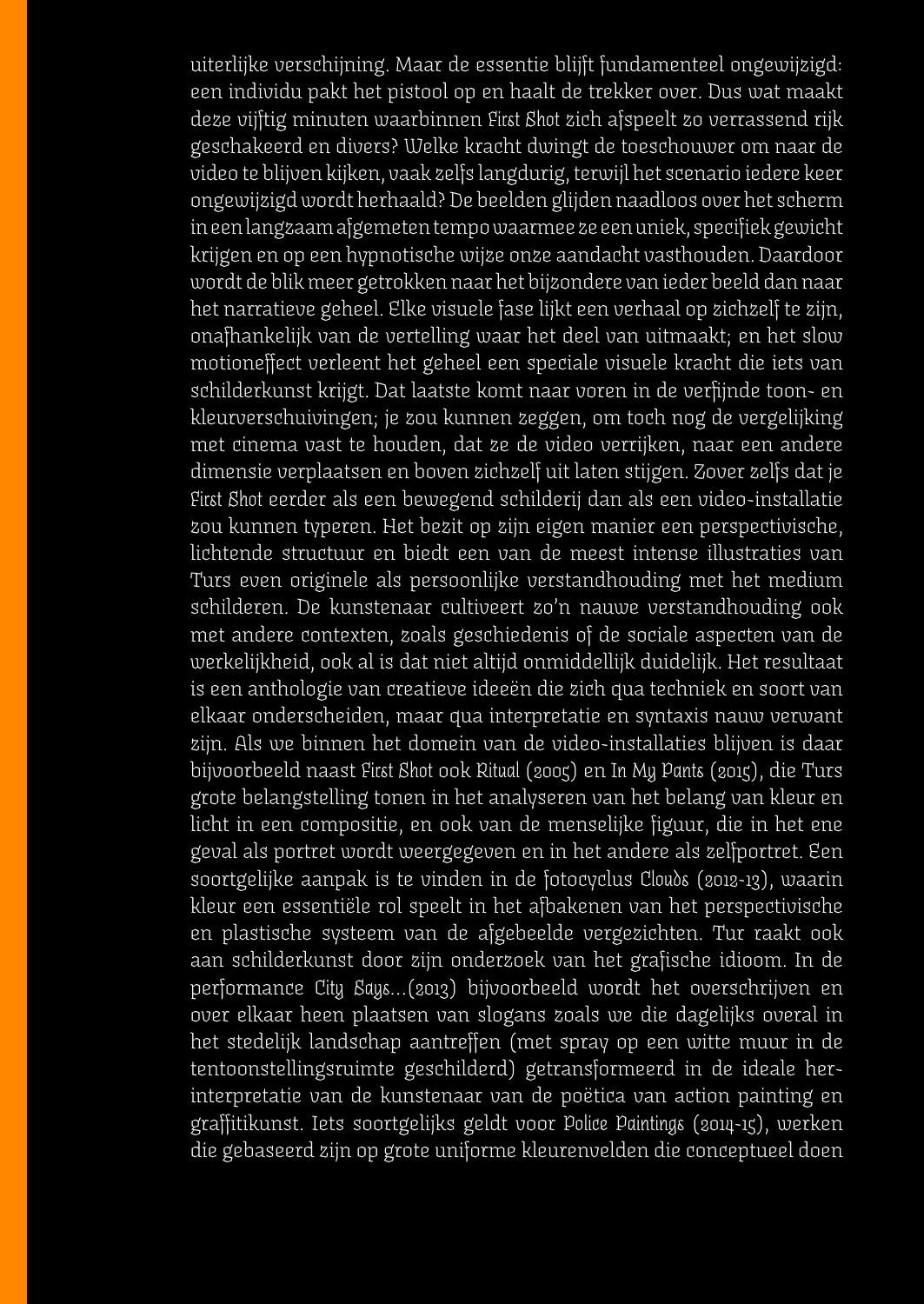denken aan die waarmee graffiti worden verborgen, maar visueel het idee van een teken/gebaar/materie weergeven, ontworpen binnen een informele structuur. Tur vertrouwt evenveel op intellect als op emotie, evenveel op rede als op perceptie, evenveel op analytisch vermogen als op ideologische gedrevenheid, waarbij iedere keer verschillende expressieve structuren worden toegepast. Daarnaast worden ook werkcodes uit het verre en directe verleden in herinnering geroepen; die worden dan geactualiseerd met behulp van de nieuwste technologische oplossingen en in een hedendaagse context geplaatst. Dit zijn experimenten die in een breed spectrum van werkwijzen worden uitgevoerd (schilderijen, sculpturen, tekeningen, installaties, performance, fotografie, video…) in schakeringen die soms radicaal en niet figuratief zijn, en soms meer vertellend en open voor figuratie.

Nasan Tur is een getuige van zijn tijd en *First Shot* is een veelzeggend voorbeeld, doeltreffend in staat om het onderzoek van de kunstenaar in al zijn complexiteit samen te vatten. Sterker nog, de waarde van de videoinstallatie gaat veel verder dan wat zij ogenschijnlijk vertelt; het zou een ernstige vergissing zijn om alleen stil te blijven staan bij de 'oorzaak en gevolg'-verhouding die wordt neergezet. Het is eenvoudigweg niet voldoende om het gevoel van verbijstering te analyseren en – in sommige gevallen – van angst die het oproept bij de toeschouwer, of om de video te bekijken als was het een nieuwsitem. Het geweer van Tsjechov is hiervan het bewijs: alles is duidelijk vanaf het begin. Het is dus raadzaam voorbij de feiten te kijken en *First Shot* binnen de context van Turs poëtica te plaatsen, en te beseffen hoe exemplarisch het daarvoor is.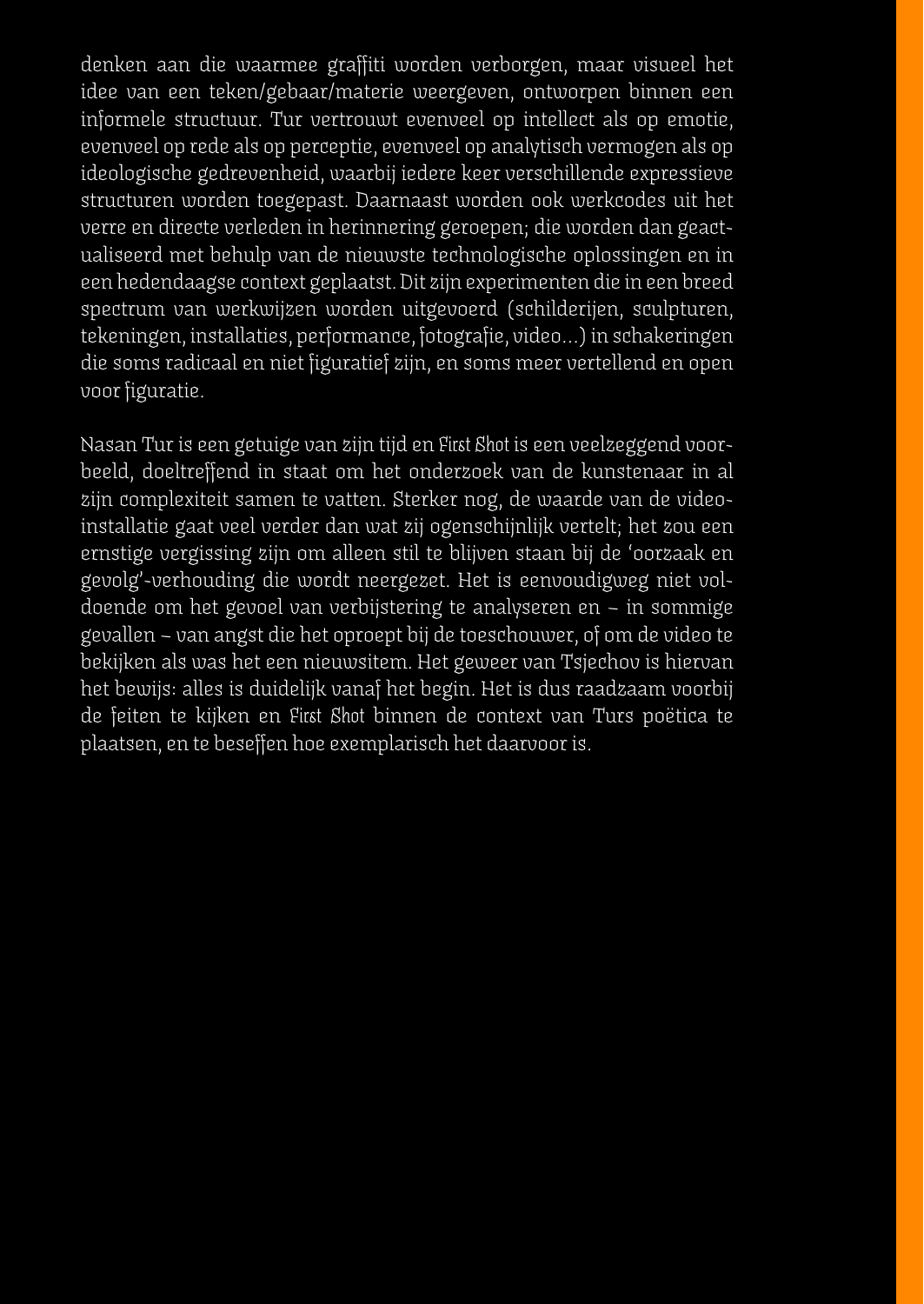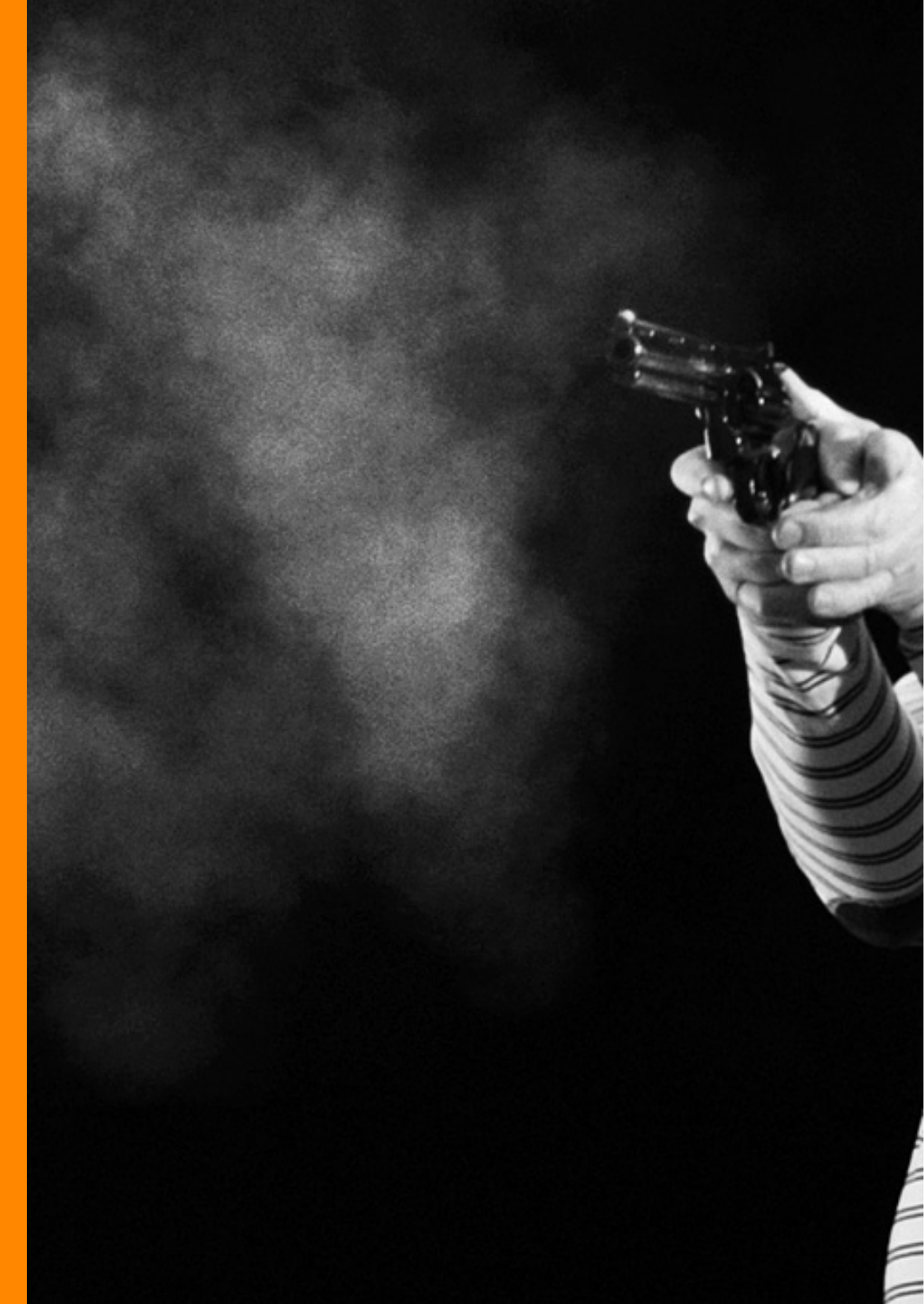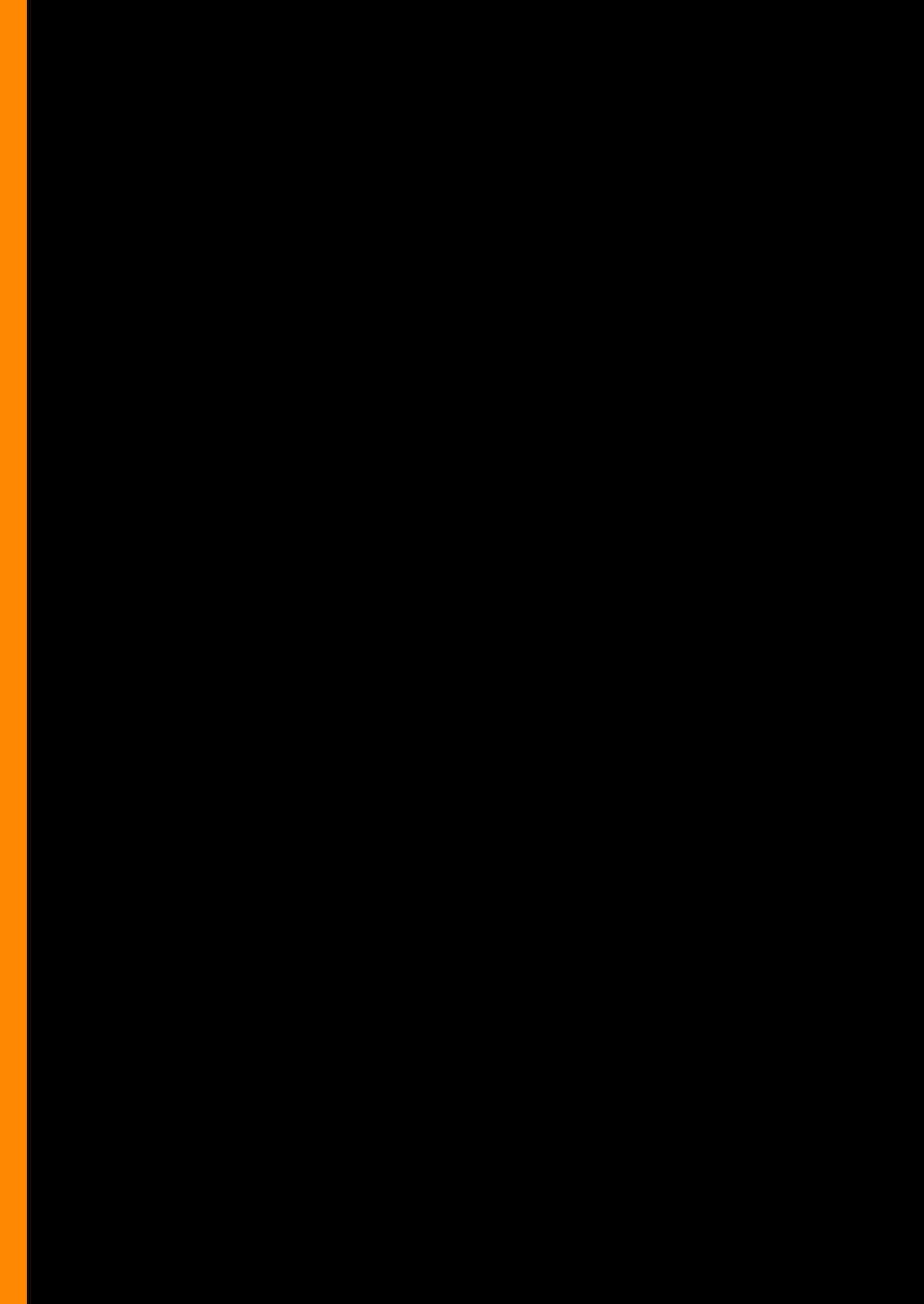### La pistola di Čechov

Tradizione vuole che Anton Čechov abbia detto 'Se nella prima scena del dramma, c'è un fucile appeso alla parete, questo dovrà sparare nell'ultimo atto'. La frase, nota anche sotto formule grammaticali differenti (ad esempio 'se in un romanzo compare una pistola, bisogna che spari'), formalizza un assunto fondamentale nell'ambito della cosiddetta narrazione premeditata: se il racconto prevede un evento è necessario che sin dal principio sia esplicitato l'elemento o il soggetto che darà luogo ad esso. Così, per convenzione, si dà il nome di pistola di Čechov a quella componente di un testo teatrale o letterario che pur apparendo a prima vista inessenziale si rivela poi fondamentale ai fini del suo svolgimento. In tal senso la pistola costituisce il modo migliore per evitare possibili lacune narrative; essa, infatti, non solo insinua a priori ciò che andrà a verificarsi nel prosieguo della storia ma esorta anche lo spettatore a compiere una revisione di quest'ultima seguendo la logica della 'causa/effetto'. Ovviamente la pistola in sé per sé ha un valore puramente simbolico e nominandola si può fare riferimento ad un qualsiasi altro oggetto — come a un'idea, un carattere, un evento, un personaggio — implicato nell'azione. Allo stesso modo, il suo significato può essere esteso oltre i confini della scrittura teatrale ed investire altri ambiti della creatività che contemplino, al loro interno, lo sviluppo di una storia, dal cinema alla musica alle arti visive.

Considerando ciò si potrebbe dire che *First Shot (2014)* di Nasan Tur rappresenta in modo esemplare il pensiero attribuito al drammaturgo russo, non solo sotto il profilo semantico ma anche etimologico. La video installazione, infatti, mostra sin dal principio una pistola e questa, seguendo il proprio destino, inevitabilmente spara. Il gesto è compiuto da dieci individui diversi per età — compresa tra i 18 agli 80 anni — aspetto ed estrazione sociale che, per la prima volta nella loro vita, tengono in mano un'arma da fuoco. Tale esperienza li rende così interpreti di una sorta di rito di iniziazione che coinvolge non solo loro stessi ma anche gli spettatori che assistono all'azione. Si mette, cioè, in atto un processo di condivisione emotiva che tocca entrambi, sia a livello sensibile che mentale. Pertanto tutte le sensazioni provate dai primi vengono, seppure con diverse modalità, vissute dai secondi. Allo stesso modo i timori, le incertezze, le sbavature attitudinali degli uni si riflettono sugli altri in un rimando continuo di impulsi che, per quanto virtuale, innesca un corto circuito sensoriale ininterrotto, che si rinnova ad ogni proiezione del video. Tale effetto si esplicita attraverso un'originale struttura linguistica che ha il suo punto di forza nei tempi rallentati con cui viene proiettato il filmato. Quest'ultimo dura quasi un'ora nel corso della quale si susseguono dieci episodi che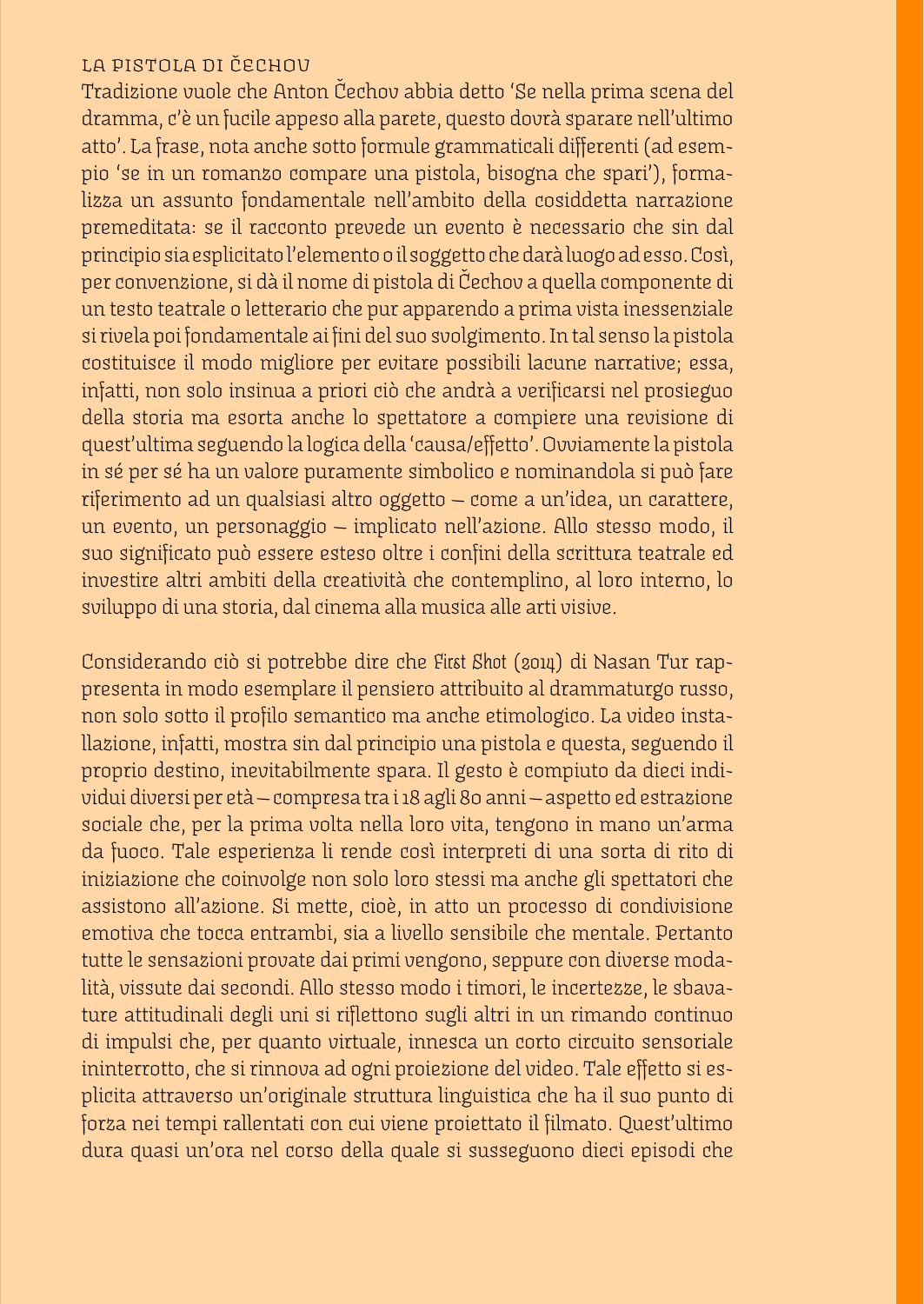raccontano sempre la stessa storia; certo, cambiano i protagonisti e, in parte, le luci, i colori e le inquadrature che, di caso in caso, si adattano alla loro presenza ma la sostanza, nel fondo, rimane sempre la stessa: un individuo prende in mano la pistola e tira il grilletto per sparare. Allora, cosa rende i cinquanta minuti lungo i quali si sviluppa *First shot* così sorprendentemente articolati e eterogenei? Quale forza spinge lo spettatore a trattenersi dinanzi ad esso per momenti, spesso, lunghi visto che la sua 'trama', come si direbbe in gergo cinematografico, si ripete sempre uguale a sé stessa? Le immagini, infatti, si susseguono sullo schermo senza soluzione di continuità mantenendo un ritmo lento e dilatato che conferisce loro un peso specifico particolare, tale da catturare lo sguardo in modo quasi ipnotico e indurlo a soffermarsi sulla singolarità di ciascuna di esse più che sull'insieme narrativo a cui sarebbero geneticamente destinate. In tal modo ogni passaggio visivo appare come una storia a sé, indipendente dal racconto da cui è tratto, ed il ralenti a cui è sottoposto gli conferisce una speciale forza visiva dal sapore quasi pittorico. Quest'ultima affiora soprattutto nei raffinati passaggi tonali e cromatici che — volendo mantenere un paragone col mondo del cinema — impreziosiscono la pellicola conducendola in una dimensione altra rispetto a quella di competenza. Al punto che First shot più che una videoinstallazione si potrebbe definire un dipinto in movimento dotato, a suo modo, di una struttura prospettica, plastica e luminosa e che rappresenta una delle testimonianze più intense dell'originale quanto personale rapporto di Tur col mezzo pittorico. Rapporto, questo, decisamente stretto per quanto meno evidente, a prima vista, di quello che l'artista coltiva con altri ambiti disciplinari come, ad esempio, la storia o gli aspetti sociali del reale. Esso si traduce in un florilegio di proposte creative diverse sotto il profilo tecnico e tipologico ma prossime sotto quello interpretativo e sintattico. Ad esempio, rimanendo nell'ambito della video installazione oltre *First Shot* vi sono i casi di *Ritual (2005)* e *In My Pants (2015)*  ove affiora uno spiccato interesse di Tur per un'analisi dei valori cromatici e luminosi della composizione oltre che per quello della figura umana esplicitata sotto forma di ritratto nel primo caso, di autoritratto nel secondo. Orientamento analogo si riscontra nel ciclo fotografico *Clouds (2012-13)* ove il colore assume un ruolo essenziale nella definizione dell'impianto prospettico e plastico dei panorami raffigurati. Alla pittura Tur arriva anche attraverso il confronto con la sintassi grafica. Basti pensare a *City Says… (2013)* una performance ove l'atto di trascrizione e sovrapposizione di slogans simili a quelli che abitualmente invadono il paesaggi urbani (tracciati con vernice spray su una parete bianca posta all'interno di uno spazio espositivo) si trasforma in un'ideale rilettura da parte dell'artista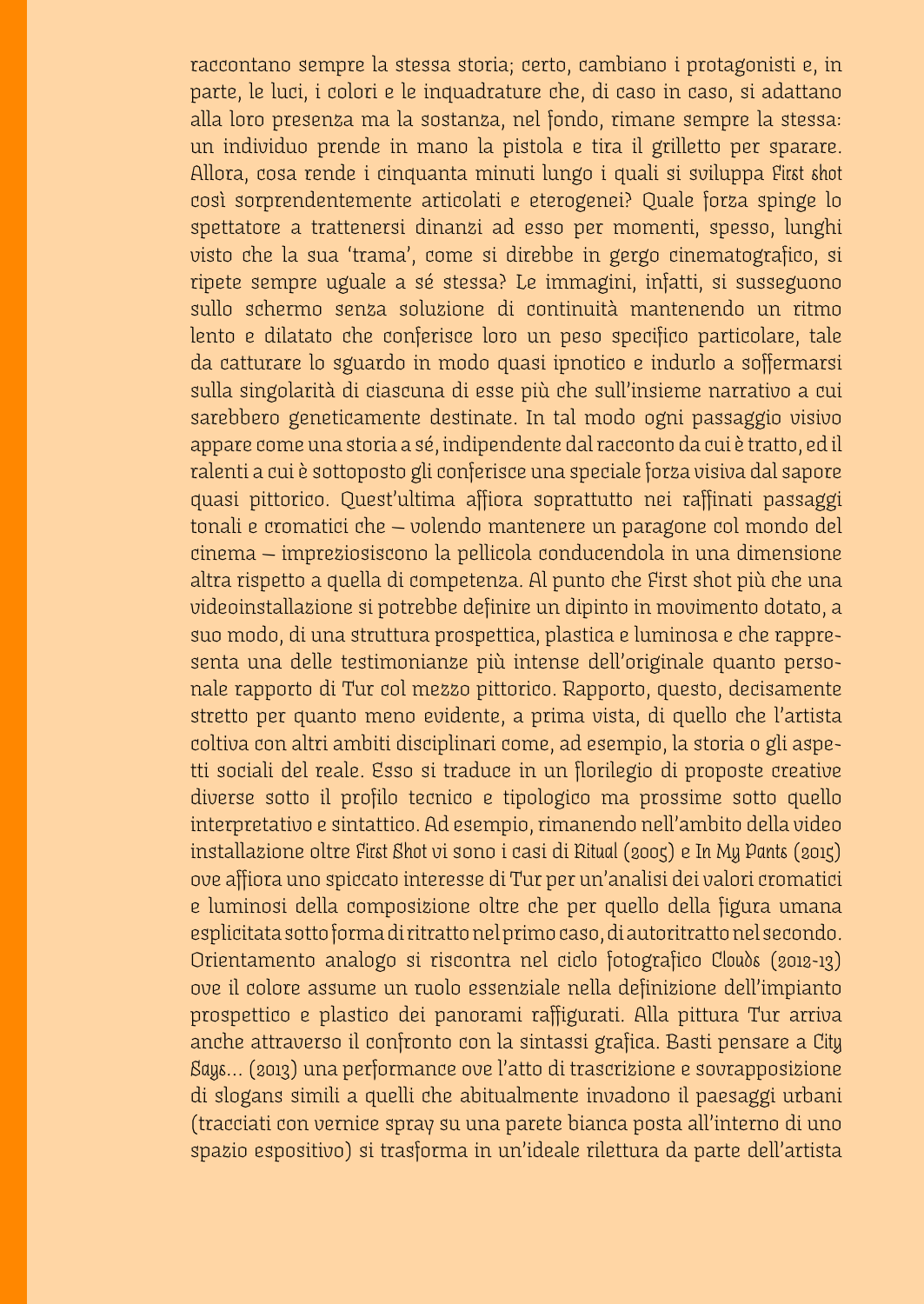della poetica dell'action painting e della graffiti art. Discorso analogo vale anche per i *Police paintings (2014-15)*, lavori basati su ampie e uniformi campiture di colore che concettualmente rievocano quelle effettuate per occultare le scritte che ricoprono i muri cittadini ma visivamente fanno eco alla nozione di segno/gesto/materia concepita in ambito informale.

Insomma, anche se certamente non può dirsi pittore nel senso stretto del termine Nasan Tur risulta essere un autore in forte in dialogo con la pratica pittorica e First shot costituisce una tappa significativa di questo percorso intellettuale, al cui interno convivono diverse anime creative. Così come, del resto, avviene anche per altri autori della sua generazione pronti, anch 'essi, ad adottare contemporaneamente moduli lessicali e tecnici differenti, a percorrere trasversalmente vari campi ideologici ed operativi, ad interpretare liberamente ruoli diversi. La perdita dei valori etici ed intellettuali tradizionali avvenuta al volgere del nuovo Millennio, sostituiti da altri inediti e spesso ancora da decifrare, spinge questi interpreti — e Tur con loro — ad affrontare le questioni al centro dei loro interessi facendo leva tanto sull'intelletto quanto sull'emotività, sulla ragione quanto sulla sensazione, sulla capacità analitica quanto sulla spinta ideologica, assumendo, di caso in caso, strutture espressive diverse. E li induce, inoltre, a rievocare codici operativi appartenenti al lontano come all'immediato passato aggiornandoli alle soluzioni offerte dagli ultimi mezzi tecnologici, calandoli nel contesto contemporaneo. Si tratta di sperimentazioni che si concretizzano per mezzo di un'amplissima gamma di sistemi esecutivi (pittura, scultura, installazione, performance, fotografia, video…) dai toni ora più radicali ed aniconici ora più narrativi ed aperti alle suggestioni figurative individuando, in queste ultime, non un fine ma una delle tante, possibili soluzioni alla presentazione di elaborazioni teoriche e mentali.

Per questo ed altro Nasan Tur può dirsi un assoluto testimone del proprio tempo e *First Shot* ne è un esempio indicativo, capace di sintetizzare efficacemente la ricerca dell'artista in tutta la sua articolazione. Il valore della video installazione, infatti, va ben oltre ciò che apparentemente racconta e sarebbe un grave errore soffermarsi solo sul rapporto 'causa/effetto' che essa mette in atto. Non basta, infatti, analizzare il senso di stupore e, in certo casi, di ansia che essa suscita nello spettatore o assistere al filmato come se fosse la registrazione di un fatto di cronaca. La pistola di Čechov ne è la prova: tutto è chiaro sin dal principio. È opportuno, perciò, andare oltre il dato contingente e contestualizzare *First Shot* all'interno della poetica di Tur considerando quanto esso ne rappresenti un caso esemplare.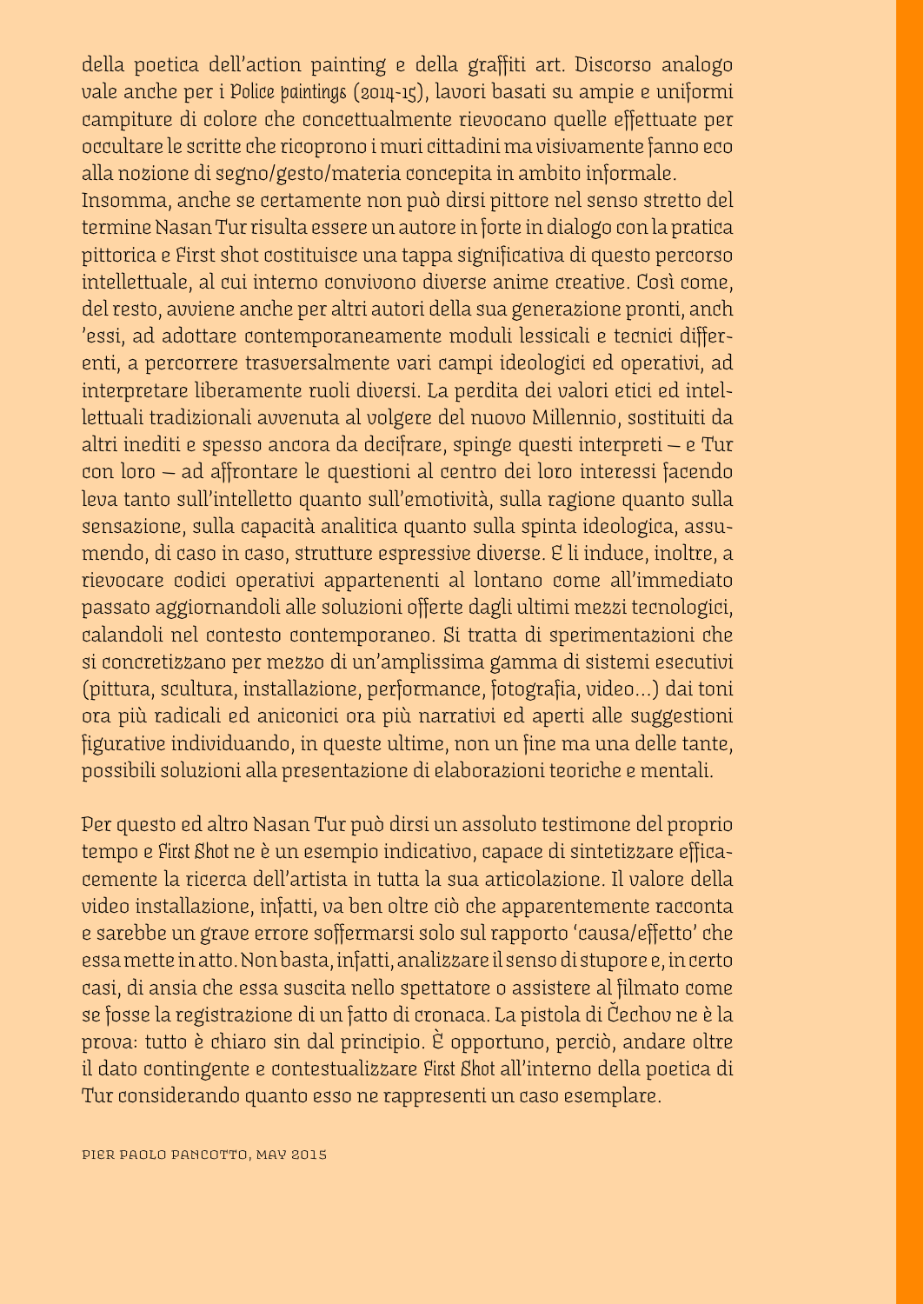This publication appears on the occasion of the exhibition: magic *Nasan Tur* 09.05.2015 — 20.06.2015

#### Text: Pier Paolo Pancotto

Pier Paolo Pancotto is an independent art critic based in Rome. As curator he has promoted, among the others, the exhibitions *Artiste in Italia nel xx secolo*, Seravezza, Palazzo Mediceo, 2004; *Carla Accardi*, Roma, Museo Carlo Bilotti, 2010; *Carsten Nicolai*, Roma, Museo h.c. Andersen, 2010; *Dove Allouche*, Roma, Nomas Foundation, 2012; *Alberto Di Fabio*, Roma, Galleria Nazionale d'Arte Moderna, 2012; London, Estorick Collection, 2013; Paris, Mairie du 4ème, 2013; Napoli, Castel Sant'Elmo 2014; *Günther Förg*, Roma, Museo Carlo Bilotti, 2013; *Daniele Puppi,* Paris, Nuit Blanche 2013; Mairie du 4ème, 2014; *Nico Vascellari,* Bruxelles, Officina 2014; Tirana, 2015; *Nick Oberthaler*, Roma, Museo h.c. Andersen, 2014; *Cyril de Commarque*, Roma, Macro, 2014; *Prego signori si accomodino*, Venezia, Casa Scatturin, 2015 and project with *Cyprien Gaillard, Vedovamazzei, Stefano Arienti, Domenico Mangano, Matthieu Laurette, Arthur Duff, Mat Collishaw, Francesco Simeti,* Roma, Santo Spirito in Sassia, 2008-2011.

As editor he published the monographs *Artiste a Roma nella prima metà del '900*, Roma, 2006; *Arte contemporanea: dal minimalismo alle ultime tendenze*, Roma 2010; 3a rist. 2014, e *Arte contemporanea: dal minimalismo alle ultime tendenze e Arte contemporanea. Il nuovo millennio,* Roma 2013; 1a rist. 2014. He collabotares with *Artforum*, New York and *Il Messaggero*, Roma.

Nasan Tur lives and works in Berlin. Tur has exhibited widely at institutions and galleries internationally, including *Blain|Southern*, Berlin/London; *Centre Pompidou, & Palais de Tokyo*, Paris; *Istanbul Biennial, Tapei Biennial, Christchurch Biennial of art in public space*; *Hamburger Bahnhof – Museum für Gegenwart*, Berlin; *Istanbul Modern*, Museum of Modern Art, Istanbul; *Kunsthalle Mannheim; Kunstmuseum Stuttgart; Kunstraum Innsbruck; MARTa Herford; Martin-Gropius-Bau,* Berlin; *Museum of Contemporary Art*, Thessaloniki; *Neuer Berliner Kunstverein; Schirn Kunsthalle,* Frankfurt; *Staatliche Kunstsammlungen* Dresden; *Thyssen-Bornemisza Art Contemporary*, Vienna; *Times Museum*, Guangzhou.

Images: Nasan Tur *Wealth is Legitimate, Wood printing plate, 2015 &* Nasan Tur *First Shot, HD video, 2014*

Translation: Angela Arnone & Tiny Mulder Printer: Oranje van Loon, Den Haag Thanks: Lex Plompen, Gemeente Den Haag, Mondriaan Fund Published by: West Edition: 1000 isbn: 978—90—79917—50-1

# *West*

Groenewegje 136 2515 LR Den Haag the Netherlands +31 (0)70 392 53 59 www.westdenhaag.nl info@westdenhaag.nl